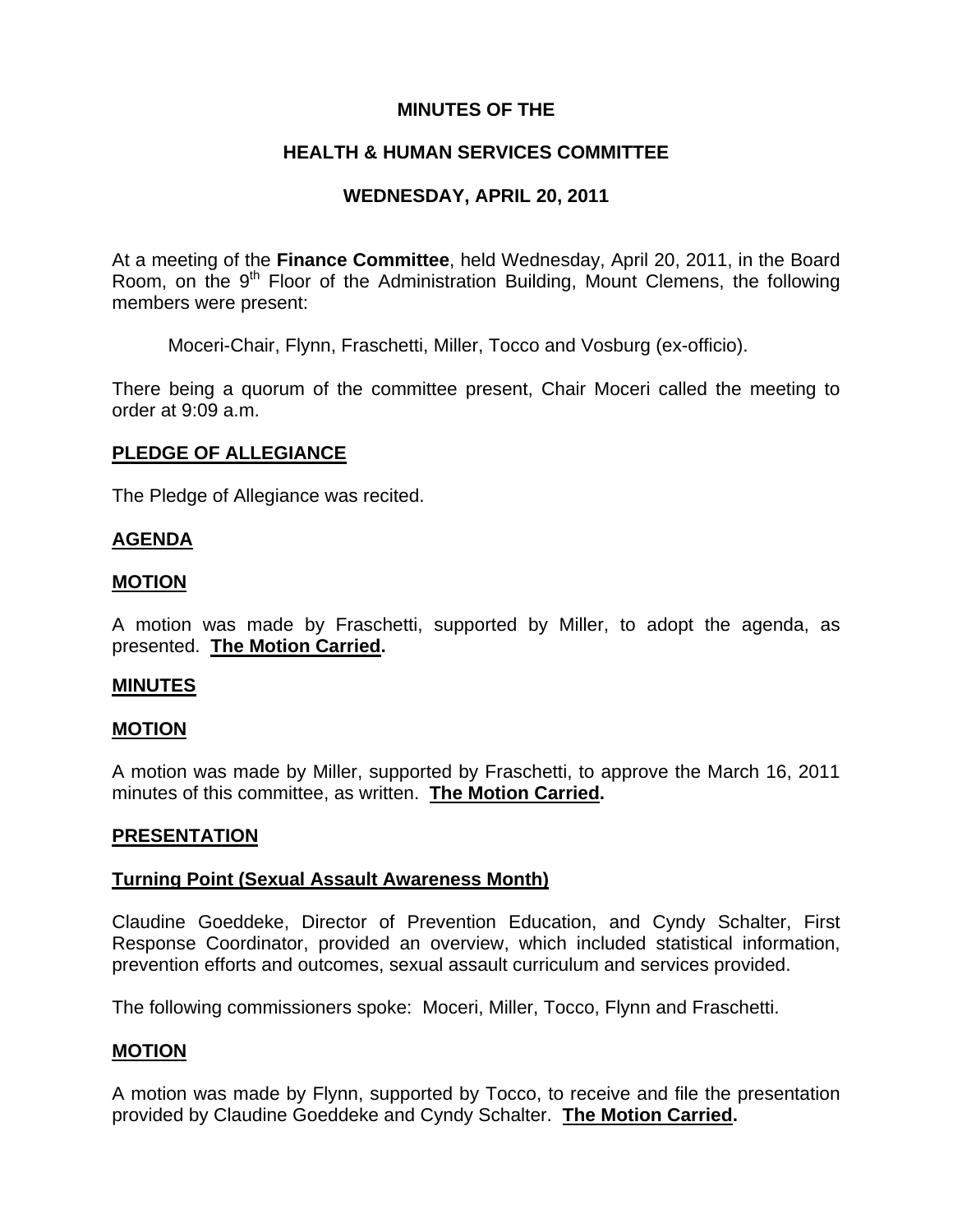# **VETERANS**

## **Proposal by Philip and Norma Randazzo Re: Veterans Memorial Titled Heart of America**

Philip Randazzo outlined his proposal for placement of a veterans memorial in front of the Administration Building.

The following commissioners spoke: Tocco and Fraschetti.

Chair Moceri indicated that this is for informational purposes and they will need to present their proposal to the County Executive.

## **MOTION**

A motion was made by Fraschetti, supported by Tocco, to receive and file the proposal by Philip and Norma Randazzo regarding a veterans memorial titled Heart of America. **The Motion Carried.** 

### **Report by Veterans Services Department**

Kermit Harris overviewed his report. He also spoke about his recent trip to Lansing with two of his Service Officers for their yearly accreditation training and said he met with legislators regarding veterans issues.

The following commissioner spoke: Tocco.

## **MOTION**

A motion was made by Tocco, supported by Fraschetti, to receive and file the monthly status report for March, 2011, as submitted by Kermit Harris, Director of Veterans Services. **The Motion Carried.** 

#### **COMMUNITY MENTAL HEALTH**

#### **Report by Community Mental Health Department**

Chair Moceri noted that this will be postponed until next month.

#### **COMMUNITY/HUMAN SERVICES**

#### **Report by Community Services Agency**

Frank Taylor provided an overview of the services provided by Community Services Agency.

The following commissioners spoke: Miller, Flynn, Fraschetti and Moceri.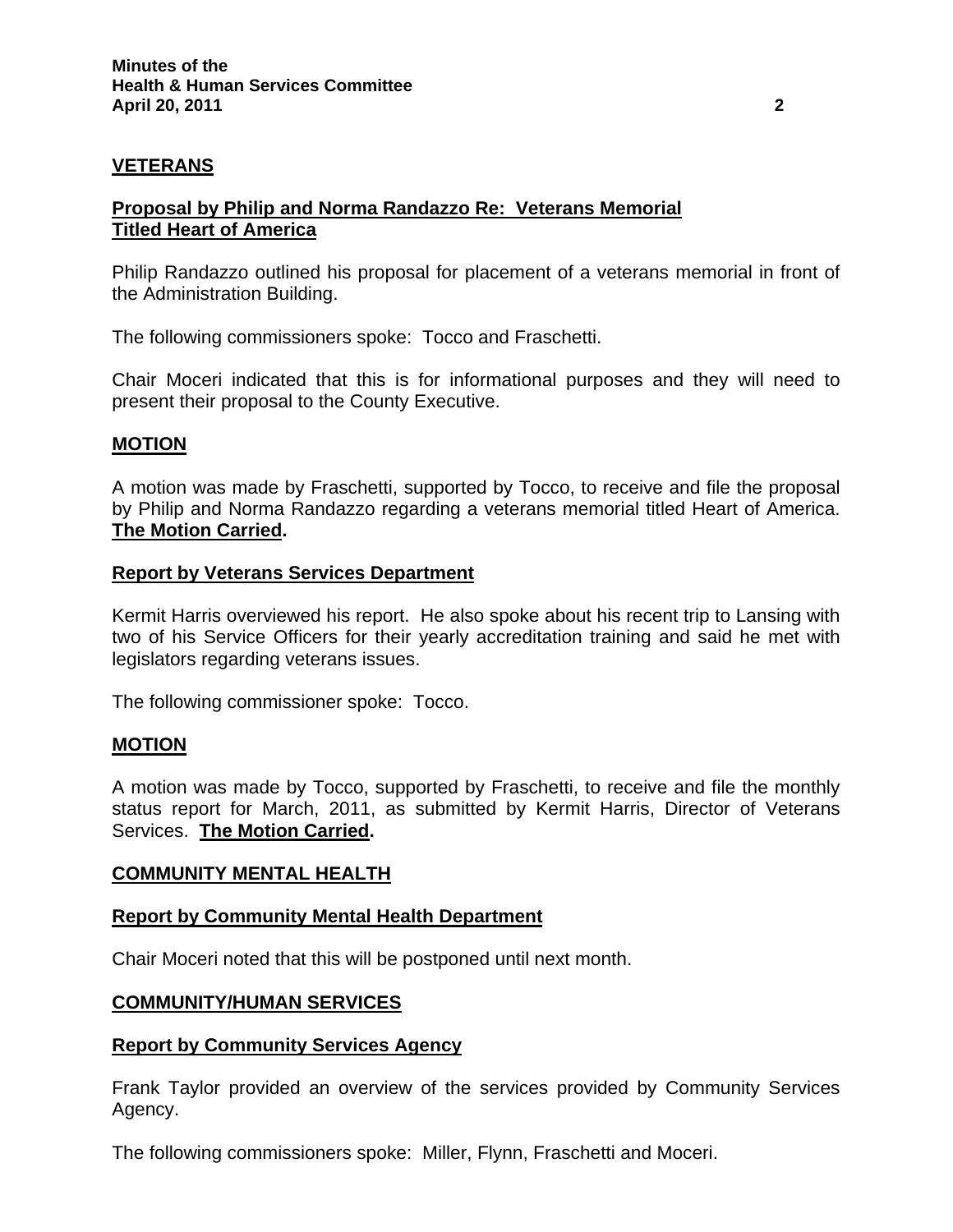## **MOTION**

A motion was made by Tocco, supported by Fraschetti, to receive and file the report provided by Frank Taylor, Director of the Community Services Agency. **The Motion Carried.** 

## **Report by Department of Human Services**

Chair Moceri indicated that the Director was unable to attend the meeting, but did provide a report. She asked members to provide any questions to her and she will forward those to him.

### **MOTION**

A motion was made by Tocco, supported by Flynn, to receive and file the report provided by the Department of Human Services. **The Motion Carried.** 

#### **SENIOR SERVICES**

#### **Report by Senior Citizen Services Department**

Frank Taylor noted that the new Director, Rhonda Powell, will be starting her position on May  $2^{nd}$  and he anticipates a smooth transition. He overviewed the report, which included information on the department's mission and 2011 budget, as well as brief description of the various programs and services that are provided.

The following commissioner spoke: Tocco.

#### **MOTION**

A motion was made by Tocco, supported Flynn, to receive and file the report submitted by the Senior Citizen Services Department. **The Motion Carried.**

#### **HEALTH**

#### **Articles Related to Medical Examiner**

Chair Moceri said she included articles and press concerning events that happened last year. She noted that the Health Department will be at next month's meeting to make a presentation.

## **MOTION**

A motion was made by Fraschetti, supported by Miller, to receive and file the articles related to the Medical Examiner. **The Motion Carried.**